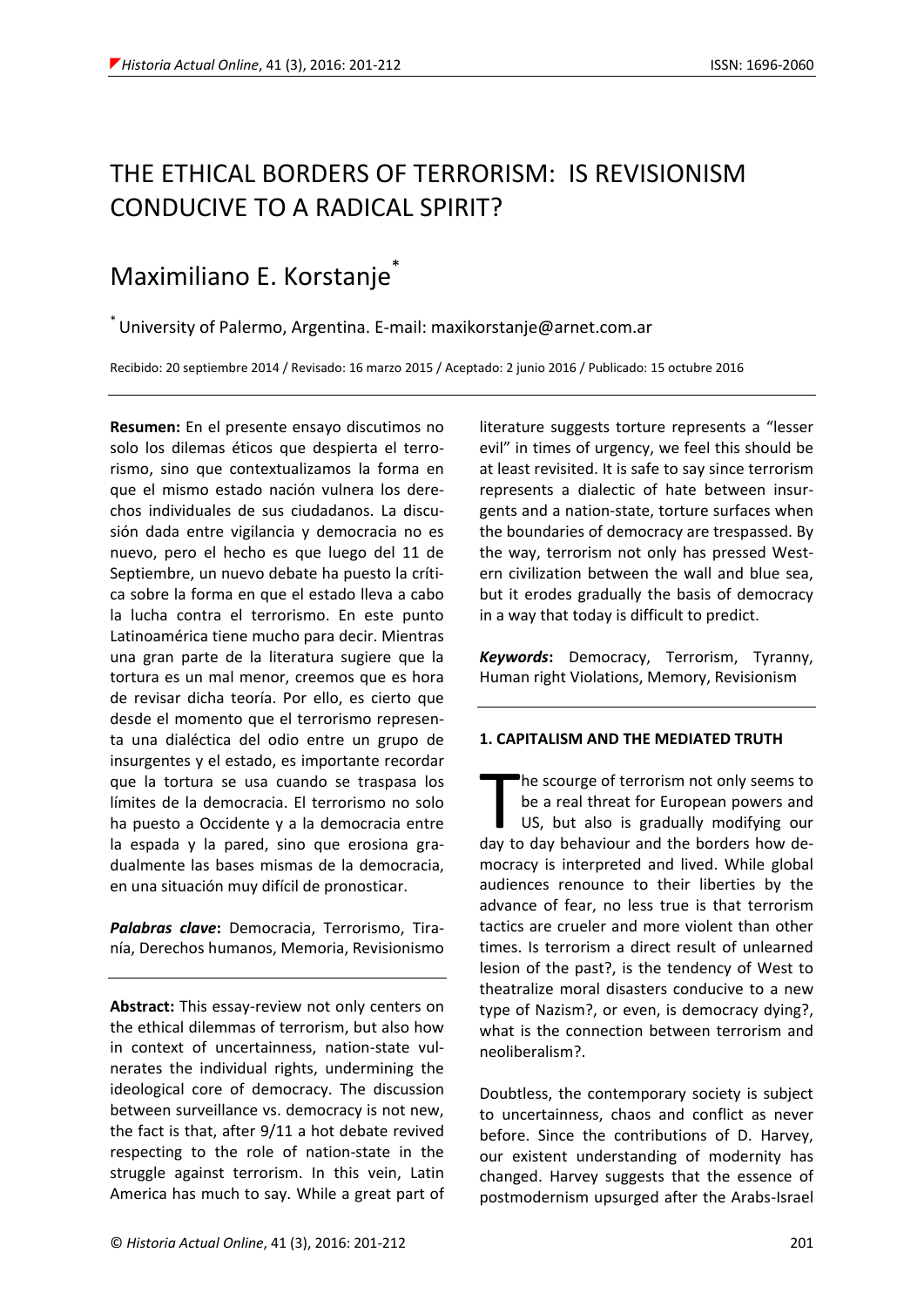wars through 70s decades, whenever the oil embargo pushed Western economies between the wall and blue sea. Since the economic rules have been radically altered, markets were circumscribed to abandon the current form of production, adapted from Fordism. If Weber's insight rested on the belief that capitalism appeals to the instrumentality of control, calculation and bureaucracy, validating Harvey's concern, one might realize that a emergent new capitalism segmented the demands to offer a unique and exclusive product which was adjusted to the individual crave. As a result of oilembargo that jeopardized the industrial economies many factories appealed to create a new alternative to continue with their productions. The logic of creative construction was centered on the cyclical needs of destroying for creating and so forth. At a first glance, this worked fine because the western capitalist economies survived by means of specialized consumption but this engenders a serious risk for social life. Effects of postmodernism not only accelerated the social fragmentation, denounced by Weber a century ago, but also introduced in social sciences a moral relativism that created ultimately a state of anarchy and chaos.

This new epistemological resistance, which envisaged in Enlightenment a type of Leviathan, experienced serious problems to understand the social world  $^1$ . This means that the postmodern logic set the pace to incorporating a bunch of images, texts, and knowledge in an incoherent framework (kitsch) to be appropriated, understood and consumed depending on subject needs. Since, the self becomes in the epicenter of knowledge and technology, uncertainty and ambiguity mined the time. F. Jameson, in this vein, considers that one of the main problems of poscapitalism seems to be the predominance of instantaneity over other forms of relations<sup>2</sup>. Under this conjectural collage, M. Foucault wrote the truth is a result of the exercise of violence and power. Any society there is multiple flowing senses of powers that circulate elsewhere, to be orchestrated in a monop-

oly of discourse. Nonetheless, this discourse not only oppresses other discourse but also silences other voices. In this respect, the economy of truth, Foucault adds, molds a much deeper discourse that should be understood as a text, constructed according to previous cultural value, which is structured in a specific form of economic production. Even, the science, deemed for long time as an instrument to unveil the truth, is a result of a genealogy of history that is imposed by ruling groups. The monopoly of nation-state persists by means of disciplinary mechanisms whose ends particularly are aimed at modeling the subject minds. The violence is exerted over the bodies while the mind is conditioned by the morality. As the previous argument given, law, state and history are inextricably intertwined. Starting from the premise any truth seems to be, in foucaultian terms, an arbitrary construal functional to power, Foucault is strongly convinced, the jurisprudence absorbs the negative aftermaths of uncertainty, making the social life safer and further stable. The dialectics between the truth and history is given by the mixture violence and legitimacy. The authority of state corresponds with the needs of extorting the war outside beyond the frontiers of society. The history, as a mere ritual, works to strengthen the discourse of ruling elites. The history, narrated, constructed and transmitted seems to be always the voice of victors over vanquished whose actions are determined by the Empire of law<sup>3</sup>.

While a hot-debate surfaced in the circles of jurisprudence, between formalists and instrumentalists<sup>4</sup>, no less true is that the interpretation of law sometimes is considered irrespective of morality. C. Sunstein emphasizes on the application of jurisprudence adjusted to the social contexts where facts evolved. Without this, the law is nothing. While problems of daily life are resolved using the individual reasoning, the justice must accumulate a capital to make adequate decisions according to the cases to be resolved. As Foucault, Sunstein acknowledges that the function of justice is the reduction of uncertainty by the application of law. If the

1

<sup>&</sup>lt;sup>1</sup> Harvey, P. The condition of posmodernity: An inquiry into the origins of Cultural Change. Buenos Aires, Amorrortu Editores, 2004.

<sup>&</sup>lt;sup>2</sup> Jameson, F. "Postmodernism, or the cultural logic of late Capitalism". *New Left Review,* 146, 1984, pp. 53-92.

<sup>3</sup> Foucault, M. *Defender la Sociedad.* Buenos Aires, FCE, 2001.

 $4$  Minda, G. Postmodern Legal Movements. Law and Jurisprudence at Century´s end. New York, New York University Press, 1995.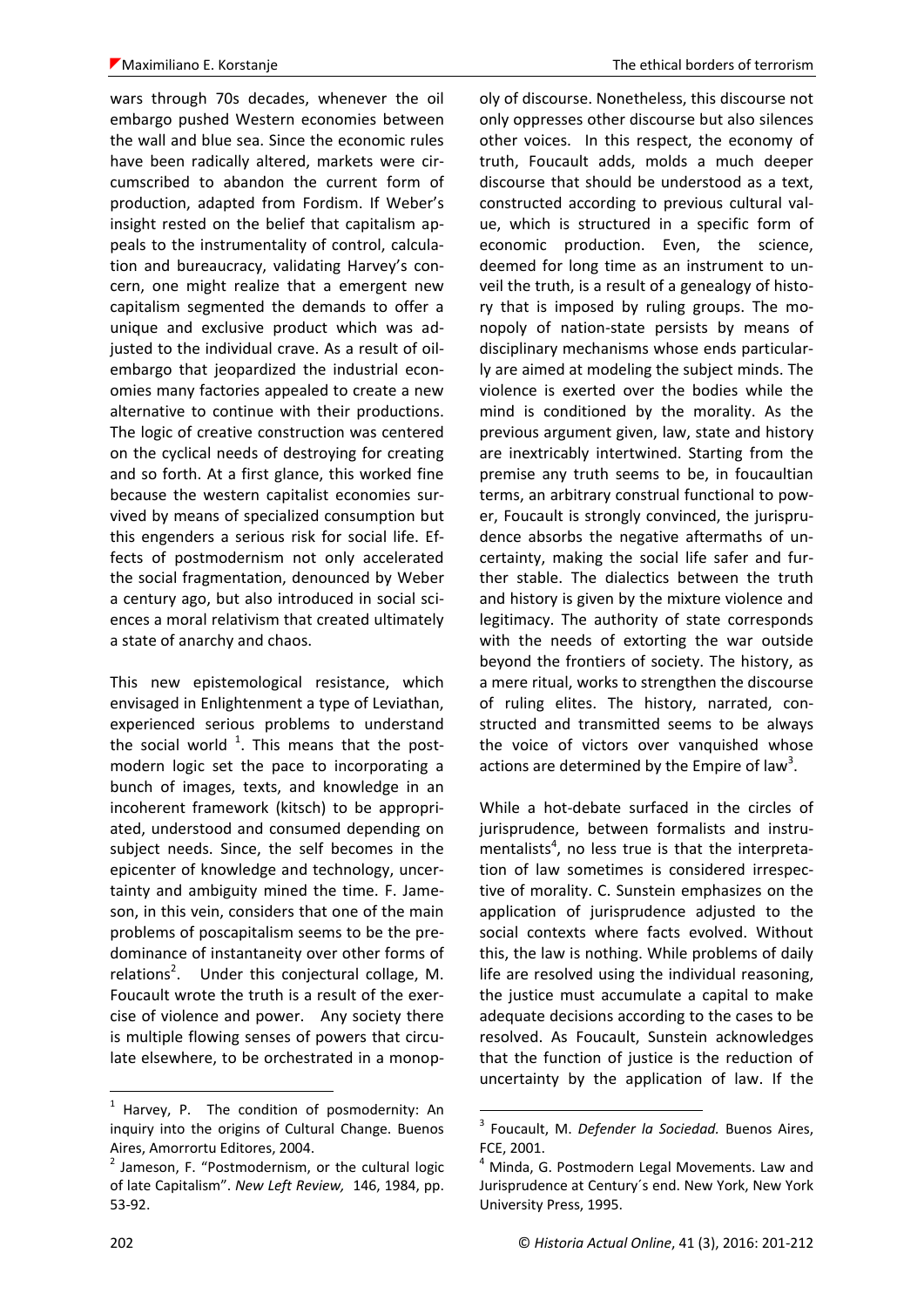hobbesian lecture is right, adds Rawls, the justice should be understood as a consequence of social perspectives, and opportunities respecting to social change<sup>5</sup>. If people are aware about their real possibilities, sentences would have been rejected. Based on the idea that the veil of ignorance is the only instrument by means people accept the law, Rawls describes not only how individual interests affect the societal order, but to what extent the sense of security is radically shifted whenever the reality is decodified. Sunstein, to this argument, would reply that democracy is feasible under the condition citizens deposits certain trust on the system, accepting their burdens and obligations seen the partial nature of constitution.<sup>6</sup>

As the previous argument given, the pervasive nature of law seems to be one of the problems more interesting in the study of human rights. At some extent, when a group takes the power, all the decision made are accordingly to alter the preexisting law. This suggests that power determines the contours of law and ethics. Ethnicity cleansing, genocides and other atrocities have perpetrated by the approval of the law. D. Dworking to resolve this quandary convincingly explains that judges, under excuse of impartiality, conforms net of powers that are part of ruling elites. Their interpretation of constitutions, always broader and open to many views, is the weapon judges employ when their hegemony is at stake. Their sentences and the moral order where those sentences rest, are not only partial and disputable, but also biased. This discussion, anyway, does not invalidate the trials to persons guilty of genocide, but sheds certain light of conjuncture factors that mould to what an extent a group or a person is or not judged, as well as under what circumstances, the sentences is influenced by the social context<sup>7</sup>. This begs a more than interesting question, which will be addressed in the next section. Why are nationstates which originally are designed to protect citizens and minorities, prone to perpetrate mass death, on-slaughters and genocides?

### **2. THE REVISIONISM OF HOLOCAUST**

As one of most important scholars dedicated to themes of genocide in Argentina, in his recent book Daniel Feierstein discusses critically, on the needs to construct a conceptual framework to expand the current understanding of genocide, as well as explaining how it operates in context of instability and uncertainty. He reminds that genocide was a neologism coined by Lemkin, which has been legalized by the United Nations through 1948 as a deliberate attempt of systematic destruction in whole population because of ethnics, racial or religious characteristics. This conception makes very difficult to be extrapolated to Latin American conjunctures. In its original draft, this project acknowledges that "argentine genocide" does not correspond with the classic definition of ethnic cleansing in view of the military-forces were moved by ideological goals. In his efforts to adjust the concept of crime towards the jurisprudence of genocide, Feierstein should force to a new definition beyond the boundaries of that which has been formulated by United Nation half century ago. Most certainly, this work shows the importance to formulate a new definition of genocide to add political violence as a criterion of obliteration. The declaration of UN in 1948, in fact, has not contemplated that a reason of genocide may be very well the ideology of victims. For that, it is necessary not only to reopen a hotdebate on the tactics and technique of Juntas to keep the order, but also the ways these types of events are repressed or memorized<sup>8</sup>.

In the same vein, Deborah Lipstadt (1993) delved in the impacts of Holocaust on public opinion as well its denial. There are a number of scholars and pseudo-intellectuals who exerted considerable pressure to tergiversate the history of Second World War, or at least its effects. Although the historiography often seeks for new proofs to revalidate the survivor experiences, holocaust deniers focus on a theory of conspiracy, elaborated by Zionism, where Germans are symbolically presented as monsters. These types of tactics are aimed at affecting the reputation of Germany in some way. To wit, Lipstadt is strongly convinced not only holo-

 5 Sunstein, C. *The Partial Constitution.* Massachusetts, Harvard University Press, 1994.

<sup>&</sup>lt;sup>6</sup> Sunstein, C. "Legal Reasoning, political Conflict". Oxford, Oxford University Press, 1996

<sup>7</sup> Dworking, R. *Freedom's Law: the moral reading of the American Constitution.* Massachusetts, Harvard University Press, 1996

<sup>8</sup> Feierstein, D. *the Genocide as a social practice, reorganizing society under the Nazis and military juntas.* Rutgers University Press, 2014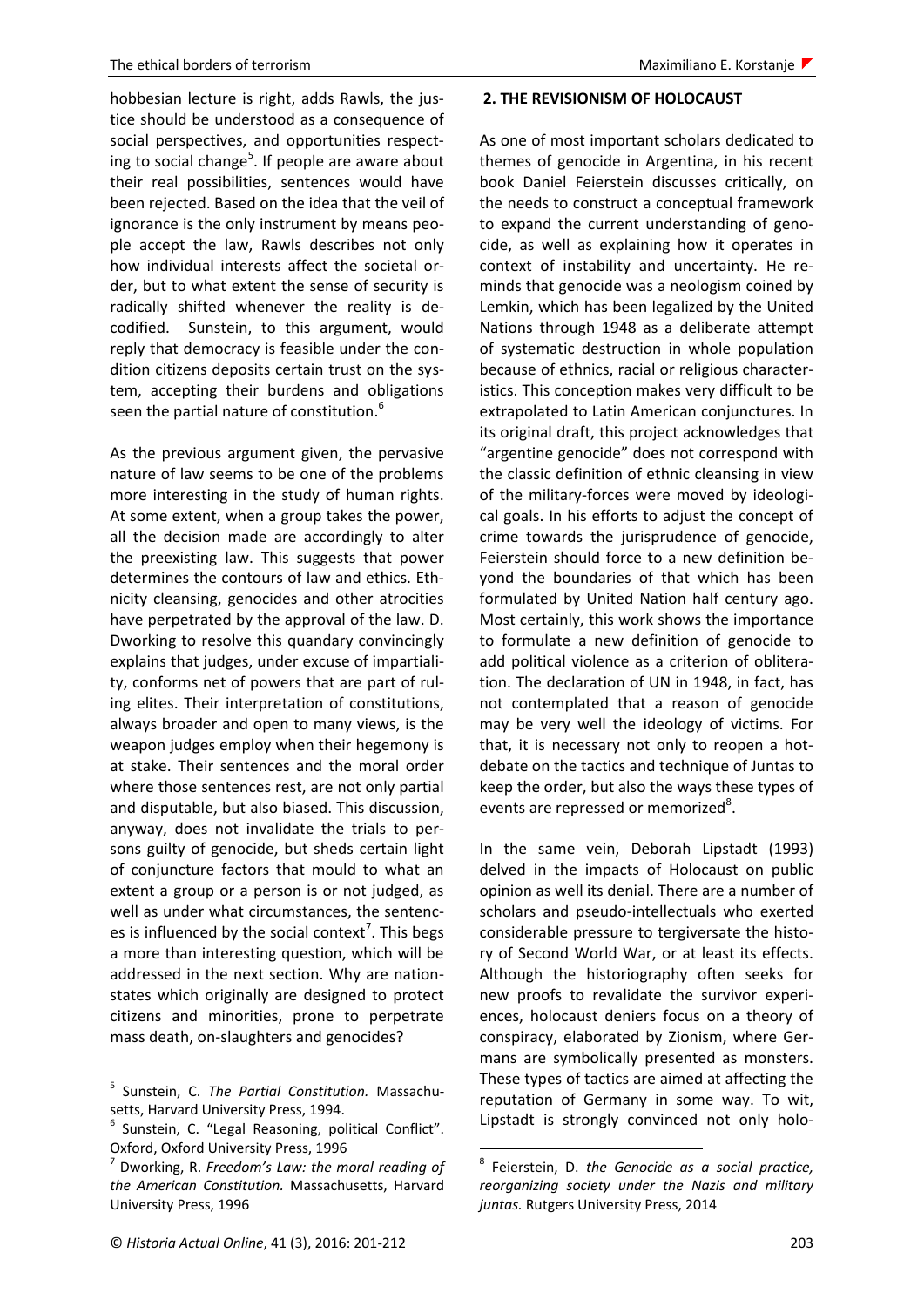caust deniers keep neo-Nazi beliefs, but also this biased view only may be possible in a time of moral relativism. One of the aspects that characterize the life in late modernity is the lack of certainty about intentions and facts. The reality and truth set the pace to the text and interpretation. From this point of view, many neo-Nazis are still vindicating their ideology approaching to nihilism or neo-pragmatism. If the falsehood or truth depends on the way things are considered by people, the main point of discussion lies on the right to publish or not to publish. As a result of this, facts are transformed in convincing fallacies:

"The vast majority of intellectuals in the Western world have not fallen prey to these falsehoods. But some have succumbed in another fashion, supporting Holocaust denial in the name of free speech, free inquiry, or intellectual freedom. An absolutist commitment to the liberal idea of dialogue may cause its proponents to fail to recognize that there is a significant difference between reasoned dialogue and anti-intellectual pseudoscientific arguments"<sup>9</sup>.

Most certainly, Lipstadt's account should be further discussed. She is not against the true revisionists or historians who have the opportunity to situate the sacred-facts under the lens of scrutiny. Morally speaking, Six million civilians killed are the same than 200 thousand. The Holocaust is very well a human disaster simply because unarmed groups have systematically assassinated without a fair trial, this was not only true, but also an undeniable fact. Truthfully, what come after the Germany defeat was not better… but this is not enough to say Holocaust never existed. Secondly, problems with holocaust deniers are not surely epistemological, because these studies are not aimed at discovering the truth. Carefully fabricated to misunderstand or distortion to the public opinion. The needs of hearing another side or another voice, which are always valuable aspects of science, unfortunately pave the ways for the advent of pseudo-intellectuals. After all, as Lipstadt puts it, people who have no suffered or experienced the atrocities of Nazi's camps, have some problems to understand or feel how racism works. Here we come across with an ethical dilemma, why generations that has not lived Holocaust should be familiar with this event?, is history a continuum of cruelty where the dog eat the dog?. It is unfortunate that Lipstadt did not witness the tragedies of 9/11 and the Israel's siege to Palestine folk. S. Zizek who was aware of this issue, re-questioned not only the role of Israel in international politics, but also given some conditions how lambs becomes in wolves<sup>10</sup>.

In a seminal book, *Unspeakable Violence,* N. Guidotti-Hernandez argues that nation-states have historically played a pervasive role in the conquest of otherness. The racialized violence exerted on minorities was accompanied by an unspeakable violence which wrote the history. Nation-states are formed under process of differentiation and its economic re-organization of territory. Far away of being a site of frank dialogue, stability and understanding, US-Mexico border shows a legacy of territorial disputes and conflict. At the same time, nation-states administrate racism and sexism to control their citizens, who under some circumstances may defy on the economic conditions that sustain the class hierarchy, a much broader selective memory narrates some events overexaggerating certain aspects of politics but silencing others. Following this argument, it is important not to loose the sight that borders are spaces of multi identities that needs from violence to exist; in so doing, multi-racial communities enact violence each other to perpetuate their own cultural values and amnesia. She presents an innovative thesis respecting to the role played by selected-memory in silencing violence, but also contrasts sharply to the old belief that portrays Anglos and Chicano under the lens of master/slave game $11$ . Under some conjuncture, the law is tergiversated to protect the interests of elite. This slippery matter will be treated in next lines.

<u>.</u>

<sup>&</sup>lt;sup>9</sup> Lipstadt, D. Denying the Holocaust: the growing Assault on truth and memory. New York, The Free Press, 1993, p. 25.

<sup>10</sup> Zizek, S. *Violence.* Buenos Aires, Paidos, 2009.

<sup>11</sup> Guidotti-Hernández, N. Unspeakable Violence. Remapping Us and Mexican National Imaginaries. Durham, Duke University Press, 2011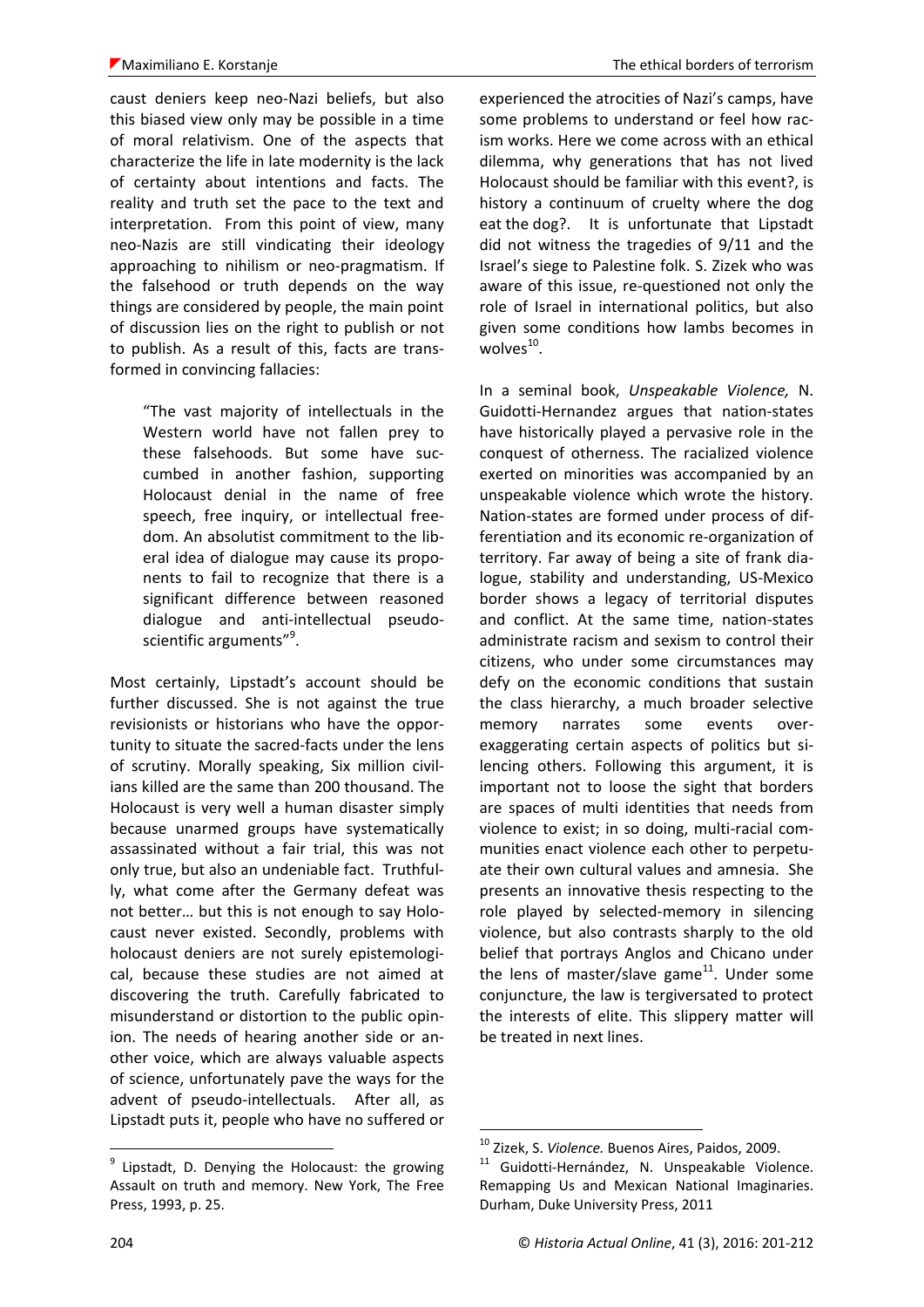### **3. DEBATING THE ROOTS OF EVILNESS**

As stated in earlier sections, catastrophe, genocide and moral disaster are strong terms which throughout XXth century waked up the humankind from its slumber. One might speculate that evilness can be narrated by means of the survivor's testimony but this seems not to be the only one. The social imaginary weaves different versions and discourses respecting to a certain event. In addition, it is clear how our own moral cosmology leads us to fabricate judgements about the meaning of events that are often enrooted in the political discourse of dominants. M. Pia Lara argues that evilness can be described whenever the people come across with a point of convergence between their needs of justice, psychological trauma and moral stance about what the tragedy means. Events as Auschwitz or even the bloody dictatorships in Latin America are examples of that.

Most certainly, the existent understanding of genocides is possible due to critical filters that accommodate events into the view of morality. To some extent, she coins a new term for referencing those damages suffered by survivors of these disasters: *moral damage.* Like in Auschwitz, the sorrowful and pain of victims cannot be narrated by words. For describing their torment, new words must be certainly coined. This exactly what did Lemkin by Genocide (Gen = ethnicity and cide = cleaning) or Arendt when created the term Totalitarianism. Both coined two neologisms by referring to events that have no reference or further specification in the language before. As the previous argument given, the reflexive judgement helps philosophers and lay-people not only to understand the impacts of events and avoid similar disasters in future but also to reconstruct a moral history precisely of what Adorno called "nie wieder! -never again". Even though, one might accept how sadism and passion for cruelty are two much deeper sentiments that predominate in human nature, the reflexive judgement replaces the debate in public sphere to the extent of orchestrating necessary collective efforts to comprehend the spectrum of evilness. No matter than time or culture, human beings are underpinned in the belief that they are able to control the evilness and above all contingency but in practice this way of thinking not only does not allow changing the future but also condition our moral criticism to avoid a similar disaster at a latter day.

Lara's argument points out that imagination permits witnesses to express whatever is indescribable recurring to new linguistic terminologies that certainly creates their version of history. Therefore, the good stories, legends and myths are good simply because they restore the human condition and their inevitable propensity to evil. They describe under what conditions the mythical archetype determines human behaviour. Whether, Arendt has already demonstrated how the banality of evilness (in the case of Eichmann) sedates the moral consciousness even in scholars. It is important to denote that this exactly was the troubling role played by Heidegger during the Regime of Nationalsocialism in Germany. The fact is that the exacerbation of instrumentality works as a mechanism to shape the moral view of events is often present in authoritarian governments. The fearful nature of Nazi's atrocities suggests that not only they have been planned but also executed with downright impunity and moral indifference about what the suffering of others meant.

Around the human suffering, totalitarian regimes need of a radicalization of politics for gaining more legitimacy and authority. The tergiversation of ethic and moral values are accompanied with a much broader assurance what before was unmoral it becomes in moral now. These policies are politically aimed at dissuading viewers and audience their own practices are the correct. The moral basis for the radical destruction of otherness needs of certain complicity to the extent of localizing to a palpable enemy who can be targeted of all collective frustrations. The process of construction of a foe can be created by means of the articulation of a false-conspiracy where the other is gradually dehumanized. In this conjuncture, our language plays a pivotal role in re-elaborating new meaning and terms to legitimate the totalitarian policies. This means no other thing that the process of dehumanization corresponds with a compulsory need to label the otherness according to certain negative stereotypes to the extent of being a hazard for common-well being. Moreover, it is important not to loose the sight that the process of dehumanization is enrooted in the cultural background of society. Potential victims are targeted as enemies of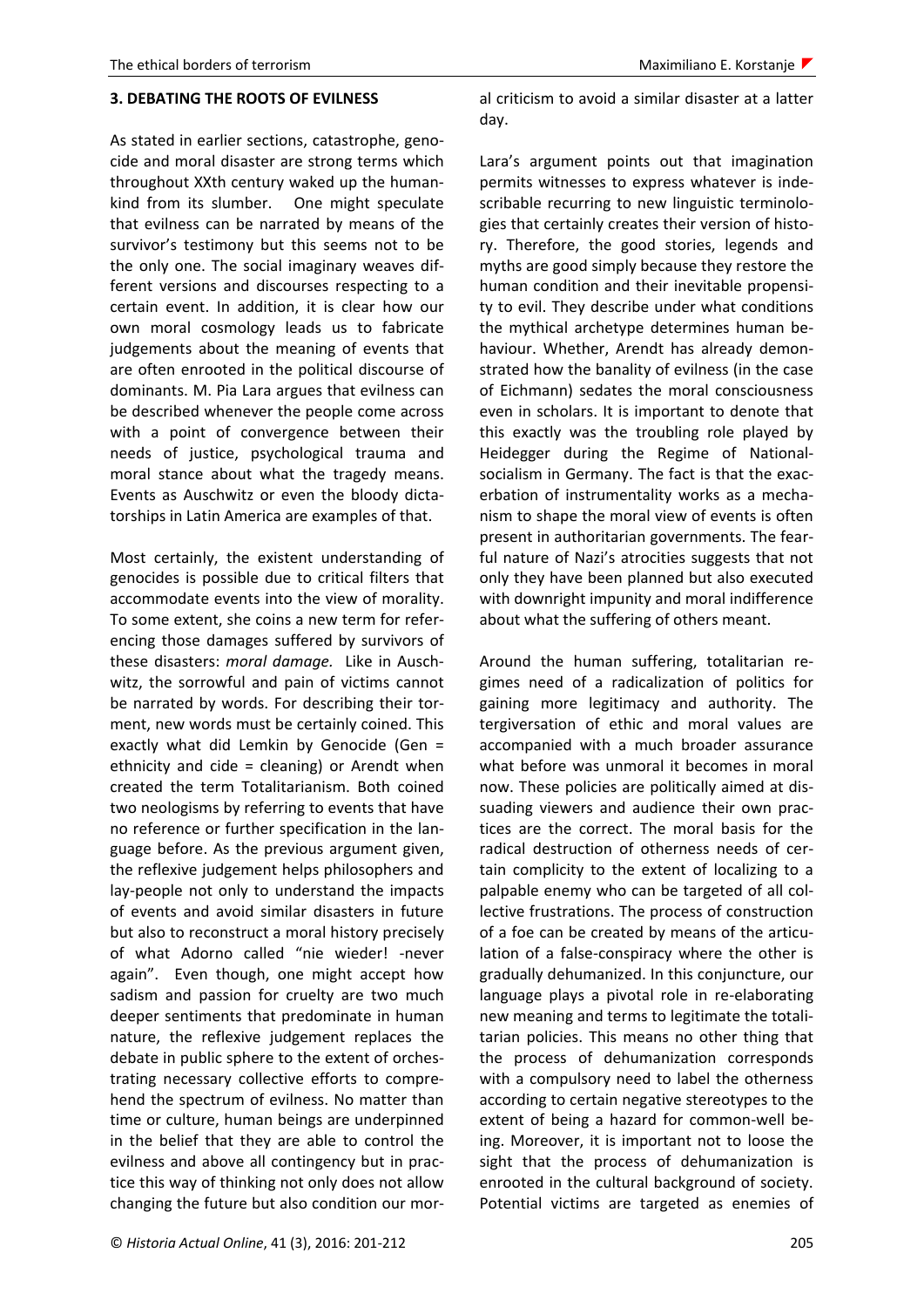State simply because they have been excluded from their right as corporal body. One might speculate that the human rights of Jews (regardless their profession) were surely violated once they were divested from their rights as German citizens. This would never have been possible without the previous historical background in XVII and XVIIIth centuries that paved the ways for a wider sentiment of anti-Semitism which has been expanded previously throughout Europe. Under this tragic conjuncture, a point that immediately surfaces is ¿what should be the role of philosophy in this process?, ¿should we take a proactive stance before a totalitarian regime?.

In sharp contrast with S. Zizek, Pia Lara acknowledges that it is strongly necessary to enhance our moral current understanding of disasters to construct an archetype whose guidelines can illuminate people in darkness. The moral evolution is the only way to prevent calamities as Auschwitz, but it is important to say here that there is an implicit danger when officials in quest of further legitimacy, manipulate politically the spectrum of moral damage simply because these policies created a showcase and spectacle of disaster that paved the ways for the advent of new stronger one. Reminders of what Auschwitz or Argentine's dictatorship were should be once again re-placed under the lens of scrutiny, quite aside of the monopoly of one-sided vision. A debate should be done accumulating different views and perspectives of involved social actors. Otherwise, we run the risk to prepare the conditions for the surfacing of a new dictatorship; the cynical dictatorship of human rights. The critical philosophy should examine and discuss to what extent the victims do not become in executioners; simply because boundaries among ones and others seem to be very tight.

Under this context, most likely the book of María Pia-Lara corresponds with an innovative project that explores the profundity of trauma with the needs of revenge and the socialstructures that allowed a moral-disaster may certainly take room. This represents valuable efforts to connect the criticism of Frankfurt schooling with the postmodern nihilism of S. Zizek and Neomarxian School, a point underexplored in specialized literature that will start scholars talking in next year, above all in Latin America where the wounds of past will take some time before they get over. This is perhaps one of the problems in the argument of Pia-Lara. Whilst Zizek calls to hold of reacting before the moral cynicism of late-capitalism, she is convinced that scholars should take a moral stance based on criticism. To what an extent, such a stance may exert influence in other minds to legitimate other dictatorship is a troubling issue unresolved in the Lara's argument. In order for readers to understand further about this matter, let me clarify the argument of Zizek respecting to how symbolic violence can be downrightly exerted by capitalism.

Following this, Zizek recognizes that the modern propensity to exercise violence under the figure of sovereignty is circumscribed to the manipulation bio-power and the principle of shortage which is based on the notion of uncertainty and contingency. That way, concepts such as risk, hazards and fear seems to be functional to the monopoly of power of elite. From the Eichmann's trial in Jerusalem to the postmodern terrorism, the bourgeois culture characterizes by an excess of instrumentalism and rationalization and of course by the spectacle of victimization. For that reason, the symbolic imposition of meaning constitutes as the primary form of violence West cynically exerts over the rest of globe. Charity, sympathy and victimization play an important role in order for elite to maintain their status-quo. The shocking for disasters, calamities and tragedies prevent people to understand the real causes which ushered into a situation of such a nature (Zizek, 2009: 12). The horror of violence rests on what cannot be said. In this vein, academician's thesis become in ideological discourses not necessarily for what they stress but for what they silenced. Ideology works as a dream, whereas the surface remains credible, the core is false.

The notion of false-urgency seems to be coined in observance of the last natural and made-man disaster ranging from the current Haiti's earthquake or Katrina's hurricane in US. Whenever these types of tragic events whipped to poorer sector of the society, people donated their own properties in assistance of victims or survivors. It is not surprising to see a considerable volume of financial assistance has been bestowed to peripheral countries in moment of humanemergency but far-away of reversing the miser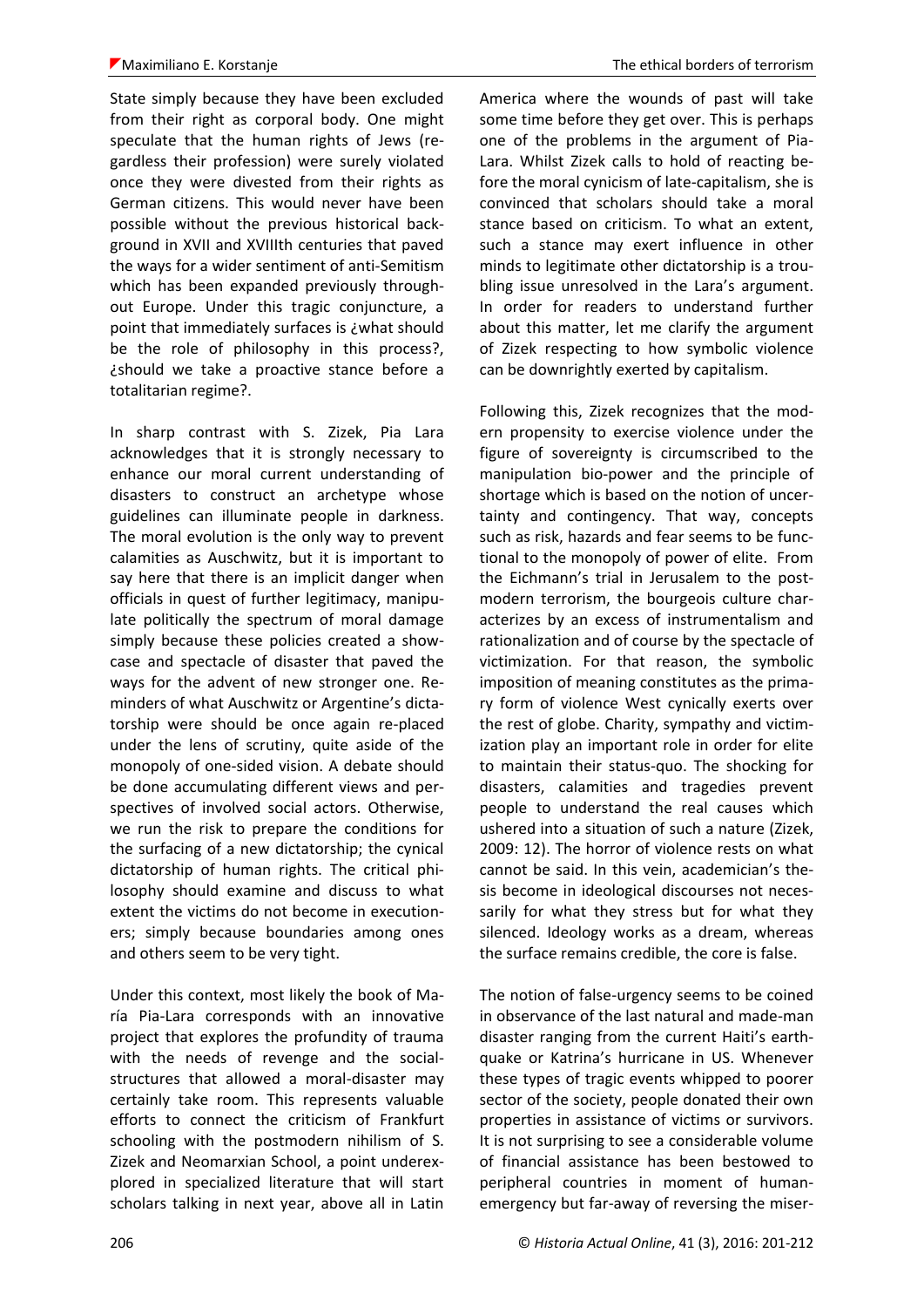able conditions these countries stand, these types of campaigns reinforces the financial dependence that potentiated the crippling aftermaths of disaster. Concerns of corporations for well-being and charity are aimed at enhancing their own profits. Nowadays, by consuming certain products, one may contribute to scramble with poverty in Africa or Latin America $^{12}$ .

From this perspective, Zizek distinguishes two sorts of violences, objective and subjective. The former refers to indoctrination exerted by the system by means of ideology, police and State whereas the latter denotes the possibility to indentify and demonize to whom we consider the source of violence. For Zizek, subjective and objective violence are inextricably intertwined. One of Zizek upshots is that postmodernity is blurring the boundaries between victims and culprits. The same Israel that has suffered the Nazi's oppression is replicating now these techniques of tortures over Palestine's population. It can be hypothesized that fear cut the phenomenological world in two, we and others. For one hand, we show certain propensity to perceive the outsider world as insecure and dangerous while home can be seen as safe or a source of intimacy with others like me. This means that authenticity only is feasible by means of the ongoing articulation of what is fearful in external world. The figure of evilness reinforces the solidarity of people. When the hurricane Katrina visited New Orleans thousand of people were relegated to live in stadiums or even in streets. This natural disaster showed the darkest side of American inequalities on black and Latin American population. Nevertheless, the Mass-Media emphasized on the lootings and resurgence, larceny, assassinations, rapes and other episodes of violence afterdisasters. Wasp's racism reappeared on agenda in US declaring the inferiority of blacks to live harmoniously in moment of emergencies. Whatever viewers were experiencing would be a supposed explanation about the aggression inherited to blacks. In this vein, admits Zizek, language amplifies the differences between self and others. Similar remarks can be observed in France after thousand of migrants pushed to security minister leave his appointment. There

1

is a hermeneutic temptation to comprehend the meaning of disrupting events always under the moral shape of our own ethnocentrism. It is not surprising to see who is involved as mainresponsible of the disaster intends to provide with a "pseudo-scientific" explanations to clarify the facts. Problems such as natural disaster, terrorism or even virus outbreaks involve West civilization as a primary liable and of course as a primary victim. The process of victimization eludes the responsibilities for the situation. This of course has been an issue that Pia-Lara should think twice.

### **4. HANNAH ARENDT LEGACY**

As a continuance of Hanna Arendt's legacy, in this book Judith Butler poses the question of violence and war beyond the boundaries of politics, to formulate a new theory of ethics. The connection between visual and mobile cultures and the violence is exhaustively examined by Butler across this short research. In order for scholars to re-visit their stance respecting to the victimization and vulnerability, she considers that the instruments of war that causes suffering to human beings are originally created to make this life safer. An assumption of this caliber opens the door to discuss the paradox of hegemony where the frontiers between oppressed and oppressors are blurred. The warstate not only accelerates the vulnerability of human beings but also confers legitimacy to governors. In view of this, Butler adds, we must accept that mass-media are monopolized by the sate to exert visual control over the population. The information that is circulated throughout the society remains associated to the discourse of politics, functional to ruling elite interests. Epistemologically speaking, whenever we hear or watch news related to battles, a frame of stereotypes is adjusted. The sense of reality, broadcasted by the media reports acts of war, but this information corresponds with a subtle tactics of violence as well. Most certainly, in the late capitalism, violence is commoditized and sold as a visual product to maintain entertained to audience, but at some extent, this runs a serious risk simply because lay-people understanding is framed on a biased view of facts. That way, the mediated frames not only exhibits the acts of violence, inherited in all wars, but also contributes to create a biased interpretation of the events. Therefore, the image be-

<sup>12</sup> Pia-Lara. *Narrating Evil: a post-metaphysical theory of reflexive judgment.* Barcelona, Gedisa, 2009.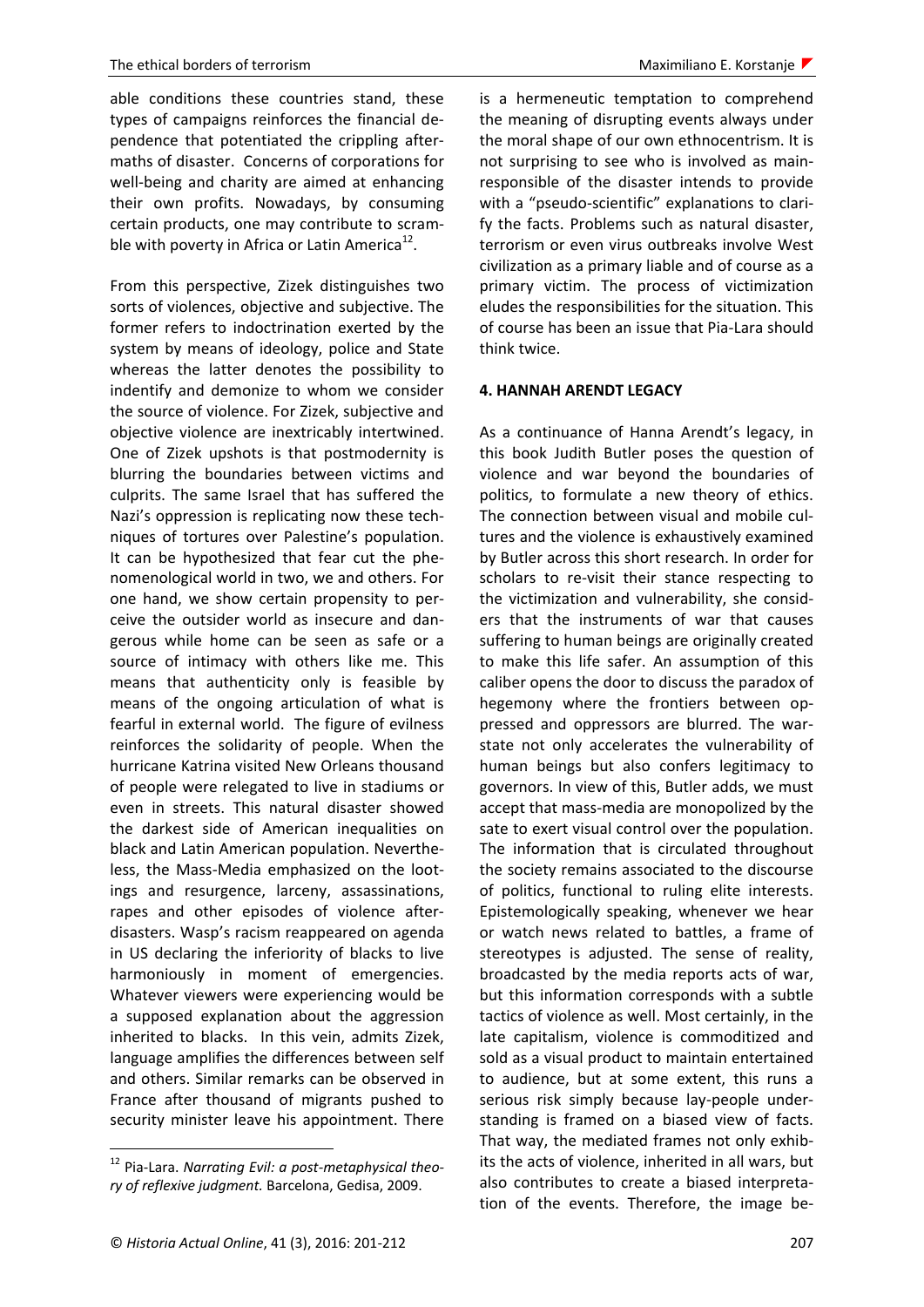comes uncontrollable because of the velocity of reproduction that alters its contours. In perspective, the circulation of news determines the social bonds to the extent to control the loyalties of consumers. It is important not to loose the sight that many soldiers are recruited in the army forces to escape from the poverty or the situation they live. In this vein, war allows the professionalization of pour citizens and expands their possibilities, which are subject to the exploitation of senses in order for viewers to commit. As actors, soldiers play a role in the theatralization of battlefields. During the state of emergencies, wars wake up, citizenry confers their loyalty to the system and social protest is temporarily controlled, mitigated and re $duced<sup>13</sup>$ .

As the previous argument given, Butler acknowledges that the current preventive warstate evokes the rights to limit the daily life of people. Although there are, in some conditions, collateral damages in any conflict, western states are aimed at agreeing to typify legally a controlled quota of violence, decoding and controlling the violence by means of law and international covenant of human rights. The resources are mobilized to cause certain damage to enemies, with some care not to violating the grounding human rights. However, all wars, to some extent, violate the human rights. Similarly, the war-state facilitates further identification about what lives should be exterminated and what should be protected. Unless otherwise resolved, it is clear how war produces deprivation in order for Empires to index new local economies, convert their inhabitants in workers and recycle their local resources to stimulate the consumption in largest metropolis. One of most interesting sections of this book refers to the way the bodies, victims are manipulated by armies to coin an ethnocentric discourse. The statistics about casualties depend on how the information is presented. This process moulds emotionally the reaction of people. While civilians are often considered as innocents, terrorists refer to soldiers. Underpinned in the proposition that some tactics of war consists in creating false information based on manipulation of words, Butler explores how the sentiment of victimization may be politically re-channeled to install a dictatorship. This means that human right proponents, sometimes, may support a bloody totalitarianism; a theme which may be studied in the contemporary Argentina. Whatever the case may be, the main thesis of this valuable research is that some leftist scholars should take attention not to be employed as proponents of a new subtle racism. Whether a stronger state exerts pressure against its ethnic minorities, as Muslims in USA, public opinion may react against these strategies denouncing constitutional rights. To solve this potential short-circuits, States, in the late modernity appeals to victimization. Efficient policies entail to cut the individual freedoms of Muslims, portraying their rejection to gays, radical feminists and lesbians. Some sexual minorities are, under these conditions, framed to fight against Muslim-Americans. Ethnocentrically, the national purity is used as a form of strengthening its own boundaries. Activists and left-wing scholars ought to re-consider the practical application of some philosophical concepts such as liberty, democracy, equal opportunities, racism, ethnocentrism, and fear. Secondly, it is important to situate the demands of minorities in pro of an egalitarian assimilation of migrants. One thing is to accept the cultural values of hosting community, and another is multiculturalism. Following this argument, if migrants are accepted by means of the sacrifice of their cultural values and customs, the reactionary nationalism would be a fertile source for terrorism. Rather, politicians should implement policies of acceptation of strangers more democratic and hospitable. Last but not least, Butler warns on the international business corporations that today control the mass media plays a pivotal role in the preventive war to Middle East and the policies of US worldwide. She accepts the access of information is based on the process of communication, but the coverage of wars seems to be framed following specific interests to maintain the power of status quo. Far away of being, terrorism a question of religious belief or fundamentalist values, terrorists attacks are result of the local resentment against USA and its arbitrary intervention in Middle East. To put this in bluntly, terrorism has a political nature oriented in a territory. The sense of the word, that usually is done by the media plays a crucial role in how the news are interpreted, stereotyped and digested by the rest of population.

<sup>13</sup> Butler, J. *State Violence, War, Resistance.* Buenos Aires, Editorial Katz, 2011.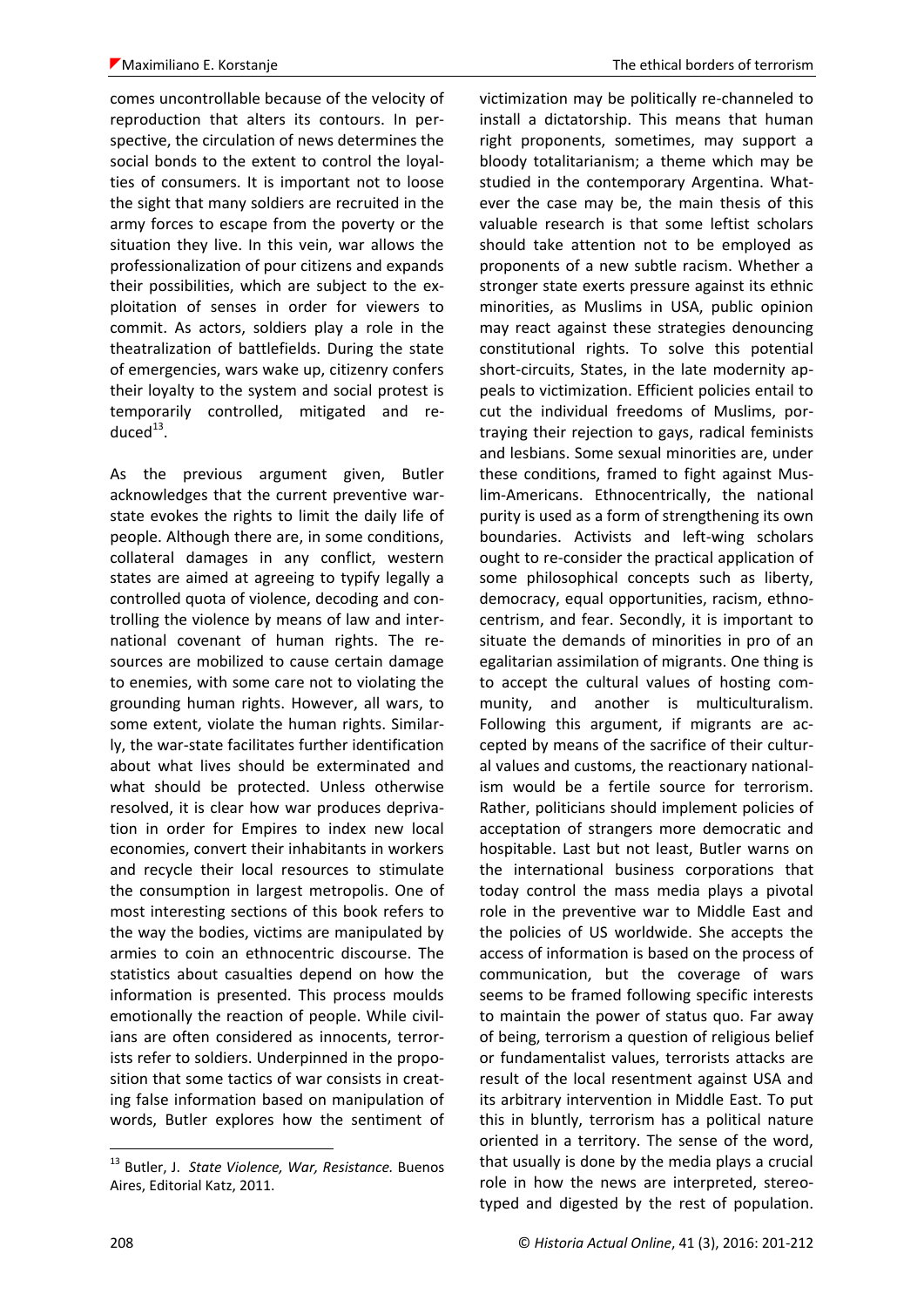Why some deaths are desirable while others are denied?

This book contains a lot of philosophical points, which trigger a necessary hot-debate to understand the social construes and their influence on the dialectics of national borders. This daunting master-work represents a vivid work that describes the problems and phantoms of American society post 9/11. The World trade center's attacks exhibited a cynic omnipotence that led US to violate the international rights in Iraq invasion. As a result of this, the frontiers were closed, and the country insulated to the advance of other cultural penetrations. Furthermore, she claims that conservative scholars validate the torture as a form of collating valid information to deter potential attacks in US soil. As a pretext, national or homeland safety has transformed the ways Americans connect with otherness. The role of left and its resistance to the negative effects of war-state are of paramount importance to forge a more egalitarian society, in doing so leftist movements should keep their critical view about the existent national stereotypes, enrooted in American culture. What is important to remind here, in this debate, seems to be the role of those minorities, as femininity, queers, and homosexuals, who have certainly fought in past by their rights, are now utilized to administer the precarization of other ethnicities. Nor Islam, neither Muslim culture are staunch enemies of feminist movements, as mass-media widely portraits.

Although this piece represents a good effort to understand how ideology is capitalized by the media, her main argument rests on a false assumption, respecting to freedom and democracy. Basically, the sense of democracy that characterizes our politics differs substantially in comparison with Greece. Some intellectuals consider erroneously that democracy is the cure for all illnesses. As originally used by Greeks, democracy was a resource by means a free citizen may call the assembly if a law was unfair. The legitimacy of kings or the slavery as a form of production was accepted in ancient Greece. They realized that justice and total freedom were incompatible. The access for all engenders an unabated state of chaos only. The precarization was a necessary condition of humankind that excluded the slaves. This created

a stronger liaison between the master and its disciple. With the advent of modernity, rather, this cosmology not only was radically altered by mobilizing the human resources to change their residency, but also precarized the conditions of labor to reduce the salaries of workers. As a result of this, the system needed from an ideology to design the new world. Democracy and psychological needs were key factors to determine the introduction of capital, as a mediator between state, representants and citizens. As the previous argument, the ancient Democracy was transformed in other thing. Anglodemocracy worked to replicate the capital by building a symbolic wall among human beings. Today what Butler ignores is that Anglodemocracy not only appears to be part of the problem, not the solution but is based on capital, republicanism and business corporations. If Greeks were able to derogate the unfair laws, modern citizens are circumscribed to exercise their liberty on elections. International corporations in combination with ruling elites may exert considerable pressure for the Senate to legislate in its favor. This means that Anglodemocracy protects and intervenes in moments where the private interests are at stake. Her criticism against capitalism and its way of framing terrorism depends upon the existent forms of politics. Democracy has dead forever!

The problem of terrorism has been approached by countless scholars from different countries and in different tongues. What would be more than interesting to discuss is how it leads democracy to vulnerate the human rights, they were originally aimed at protecting. 9/11 and international terrorism has changed the world in many senses. The liberal scholar, Michael Ignatieff, acknowledges the difficulties to ask the world to honor the human rights, when US commit systematic violations to individual rights. US as a primary power, has created an state of exception where the doctrine of selfdetermination is posed as a warranty of democratic life against the allegations and claims of other countries alluding to human right violations. As a new constitutional agency, selfdetermination closes the hermeneutic circle between US and the rest of the world. Americans reserve the right to govern themselves at their discretion, the point is that they never are accounted by the crimes committed abroad. Like Feierstein, Ignatieff places the UN human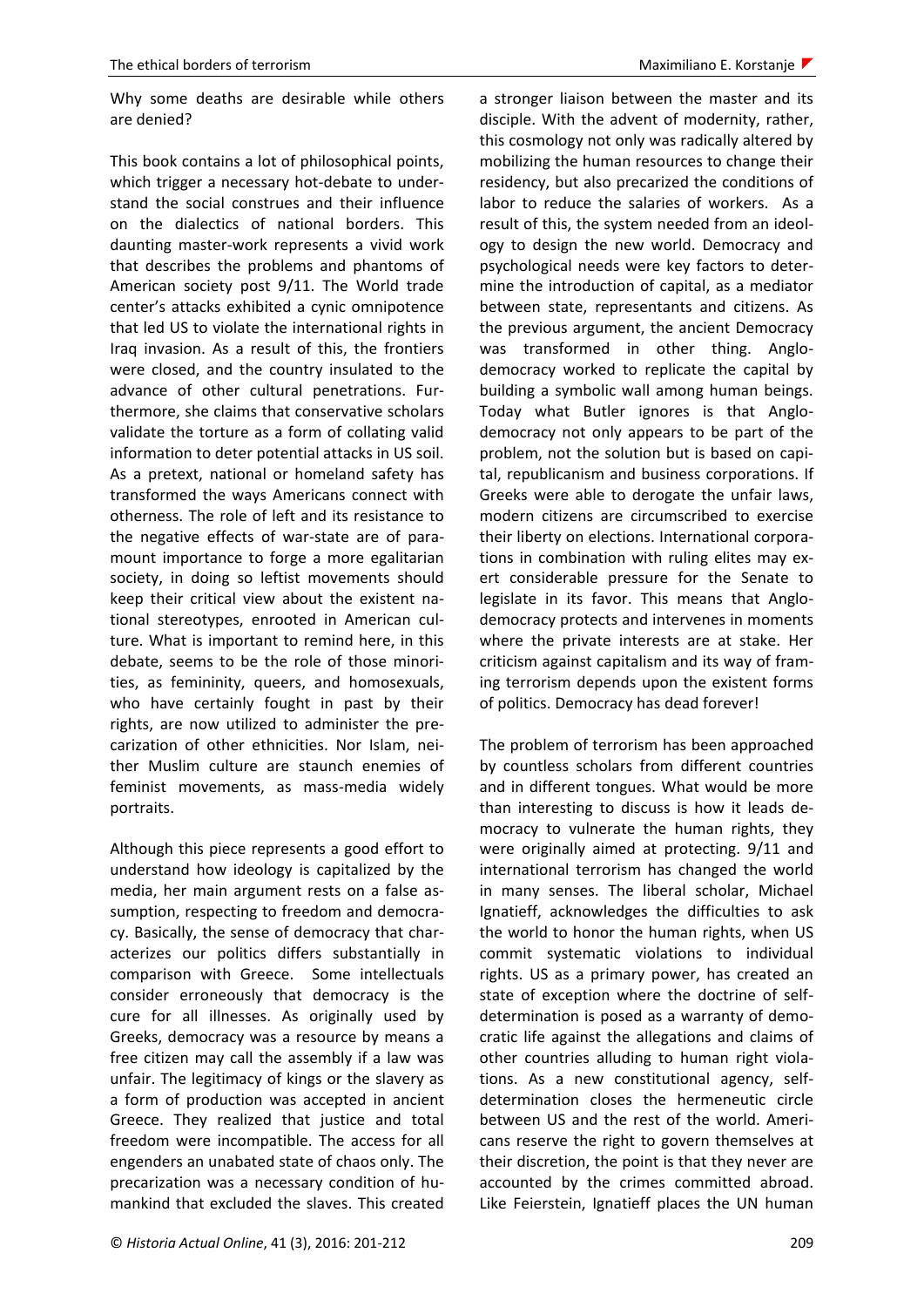right declaration under the lens of scrutiny. With the end of grating the freedom of isolationist groups, the negotiation should be situated under the lens of scrutiny of other democratic states. Most certainly, the discrepancy between self-determination and human rights are resolved in view of three key factors, a) the deliberative democracy, b) the struggle of all state against terrorism, c) the right of intervention of democratic states to respect the liberties of minorities.

Ignatieff goes on to say overtly that

"So Human rights might best fortified in today's World not by weakening of already overburdened states but by their being strengthened wherever possible. State failure cannot be rectified by human right activism on the part of NGO's. What is required when state fail is altogether more ambitious; regional powers brokering peace accords between factions, peacekeeping forces to ensure that truces stick, multilateral assistance to build national institutions, like tax collection, police forces, courts, and basic welfare services"<sup>14</sup>.

Nonetheless, the act of violating human rights is always a lesser evil, in a context of terror and uncertainty, Ignatieff adds. Terrorism not only enables the logic of dictatorship but evokes the need to establish the lesser evil for society. The unjust act of war is impossible to prevent, but only in democracy that cruelty can be regulated. The self control of democratic institutions outweighs the abuse of some others in moment of uncertainty. The liberty of people is undermined because the state should predict when the next blow will take form. The atmosphere of fear leads society to embrace dictatorial policies otherwise would be neglected. In view of that, he alludes to this as lesser evil. The suspension of liberties seems to be a collateral damage in the fight against terrorism<sup>15</sup>. Ignatieff's view not only the liberal position respecting to the preventive war and terrorism, but also the conceptual pretext to legitimate the military intervention in other autonomous countries.

In the opposite pole, Geoffrey Skoll, professor emeritus from SUNY at Buffalo has explained convincingly that the priorities of states is keeping the order and preserving the interests of status quo. In times of stability, states rest its legitimacy in the market because it provides to citizenry a reason to belong. The massconsumption works in this stage as a mechanism of self-indoctrination. At the time the conditions of exploitation changes to instable forms, and chaos surfaces, states monopolize the use of violence to re-establish the lost order. It is hypothesized in Skoll's view, the market functions as a mediator between democracy, market and people $^{16}$ . Terrorism should not be defined as an external threat to West, as many studies emphasize on. Rather, terrorism is the organization of labor by other means. Far way of being, ill-minded persons who like to obliterate our civilization, terrorists earned Ph doctorates, and masters at the best western universities. The ways 9/11 was planned doubtless was copied by a management guidebook. As James Piazza put it, it is common to think terrorism is the staunch enemy of democracy, but reality shows the reverse. Democracy and terrorism are inextricably intertwined<sup>17</sup>. What anyway Ignatieff has right is that terrorism blurs the boundaries of causality covering the reasons of terrorism to be incorrectly remembered. To set a present example, the allegory of US as the fighter of justice does not say too much on the US as the primary violators of human rights in Guantanamo and Abu Ghraib. To understand this, we have to delve into the history of terrorism and the capitalized organization of labor. This poses an interesting dilemma, what is the difference between a strike and a terrorist attack?.

At a first glance, each nation which was hit by terrorism faced years later the arrival of neoliberalism, which prompted the precaritization of workers' rights. United States, Spain, UK, and now Belgium and France were the epicenter of struggles between worker unions and nation-

1

<sup>14</sup> Ignatieff, M *Human Rights. As Politics and Idolatry.*  New Jersey, Princeton University Press, 2001, p35

<sup>15</sup> Ignatieff, M. *The Lesser Evil…* Bogotá, Taurus, 2005

<sup>16</sup> Skoll, G. *Meaning of Terrorism.* International Journal of Semiotics Law, vol 20, pp. 107-127

<sup>&</sup>lt;sup>17</sup> Piazza, J. "Terrorism, Democracy and State Failure in the Middle East: An Empirical Analysis of 19 States." Poster prepared for the Annual Meeting of the American Political Science Association, Washington, D.C., August 2005.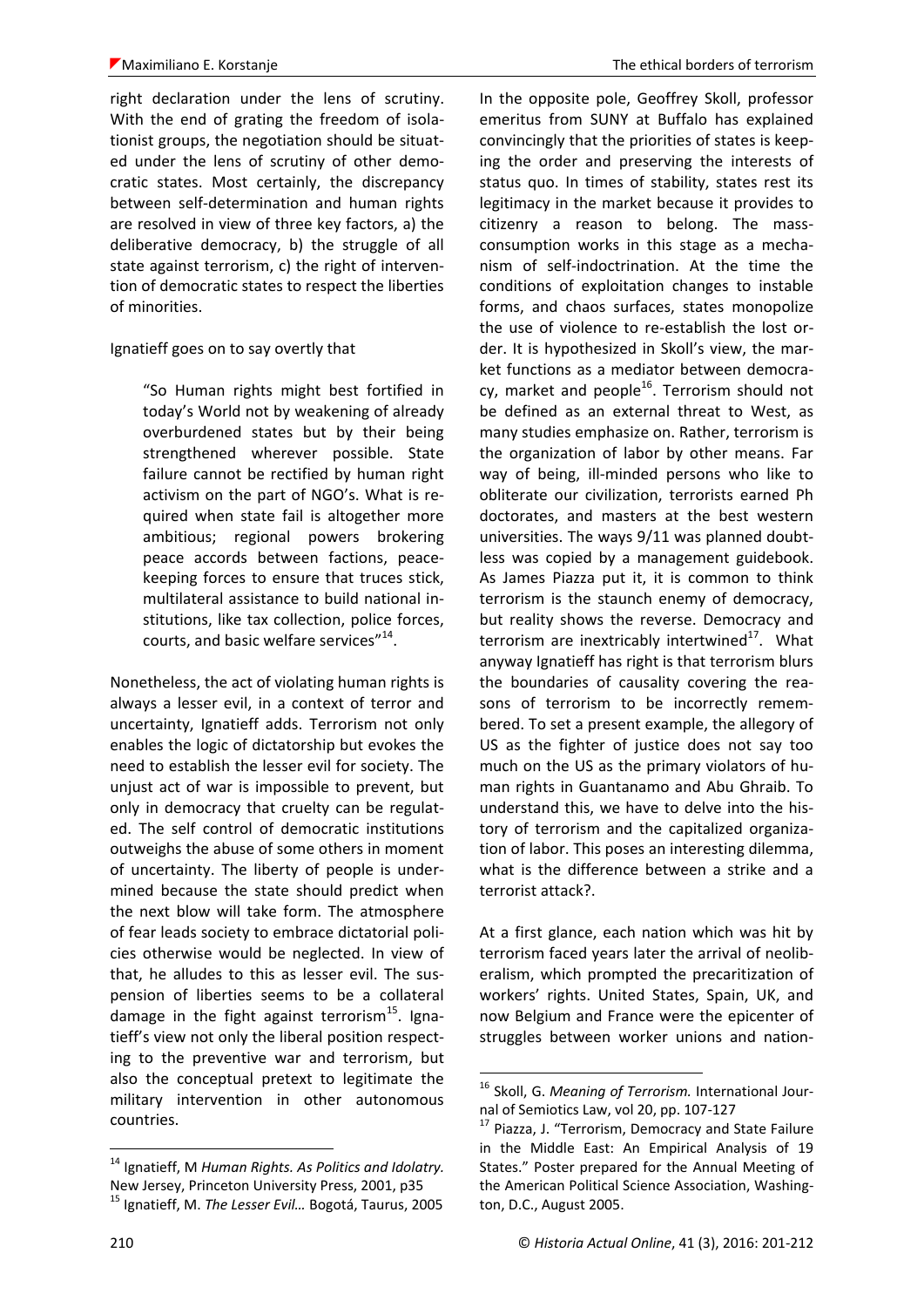states to impose their interests. Some voices believe that terrorism seems to be an ideological counter-response to the advance of neoliberalism, whereas others like us, believe that in the bottom, terrorism and the division of labor are inevitably entwined<sup>18</sup>.

The history of workers' unions is fraught with violence, death, and blood. Now these organizations seem to be legally recognized. Most of them were historically aligned to leftist political movements coming from Europe, Germany, and Italy. The industrial revolution and industrial capitalism were prerequisite for workers to think in terms of collective organizations. The US American Federation of Labor was founded in 1886. One of the main strengths was the power of negotiation with the owners of capital. James Joll explains that at first anarchists were depicted as dangerous by the ruling class press and the politicians who did their bidding in Gilded Age America. The United States government waged chronic war against unions beginning at the end of the Civil War And continuing until the New Deal of Franklin Roosevelt in the 1930s. The first syndicalists that defied the state were labeled as terrorists. These workers professed a nonnegotiable fight for oppressed classes, which have been relegated by the capitalist aristocracies<sup>19</sup>. At the end of WWII the American ruling class achieved a double capitulation domestically and abroad. The famous Marshall Plan worked as a catalyst to undermine the ever-growing worker demands in Europe, while the CIA consorted with gangsters and former Nazis and Fascists to subvert and terrorize workers, their unions, and their political parties. At the same time, legislation such as the 1947 Taft-Hartley Act restricted the political activities of unions and blunted workers' only weapon against exploitation—the strike. The problem of communism seems not to be the anti-capitalism values it represents, but its potential effects on workers, a threaten-

1

ing influence that would jeopardize the American economy<sup>20</sup>.

Even though the first strikes were bloody and violent, with the passing of years Anarchosyndicalists were legally accepted in societies which not only needed the masses to work, but also sublimated their protests into reified forms of negotiation that for better or worse accelerated the reproduction of capital. Their formerly attributed terrorism was commoditized into negotiations and legally circumscribed strikes. The archetype of revolution, the general strike, was occasionally employed in the fight against bosses and capital owners. General strikes held by workers became the epicentre for future benefits to the work force. States exerted their disciplinary force to exterminate terrorist anarchists, who rejected joining the union organized workers. In the First World War CGT and workers did support the state. The working class gave their loyalties to nation states no matter the side they took during the war. Two world wars accelerated not only the reproduction of capitalism, but disciplined anarcho-syndicalism almost to its disappearance. Joll, in this vein, explains that anarchism indeed did not disappear, but changed into new forms. History showed that worker union and terrorism has been inextricably intertwined. If tourism continued the logic of labor by other means—as a form of entertainment, alienation or escape we must accept that the terrorist mindset has survived in syndicalism. Therefore, we do not hesitate to state that tourism is terrorism by other means. Let us remind readers that modern tourism surfaced by the combination of two contrasting tendencies: the technological advance that shortened the points of connection, invention of new machines, and the wage benefits or working hour reduction, proposed by syndicalists. In this respect, modern labor would not be possible without the direct intervention of the first anarchists, most of them labeled as terrorists. To the extent that a strike is considered a legal mechanism to present certain claims, while terrorist attacks are discouraged, seems to be a matter that specialists

<sup>&</sup>lt;sup>18</sup> Korstanje, M E A Difficult World, examining the roots of Capitalism, New York, Nova Science, 2015. – Korstanje M E (eds). Terrorism in the global Village, how terrorism affects our daily lives?. New York, Nova Science, 2016.

<sup>19</sup> Joll, J. *The Anarchists.* Cambridge, Methuen, 1979

<sup>20</sup> Robin. C *Fear. The history of political ideas.* México, FCE. – Skoll, G. & Korstanje, M "Constructing an American fear Culture from red scares to terrorism". *International Journal for Human Rights and Constitutional Studies.* Vol. 1 (1), 2013, pp. 1-34